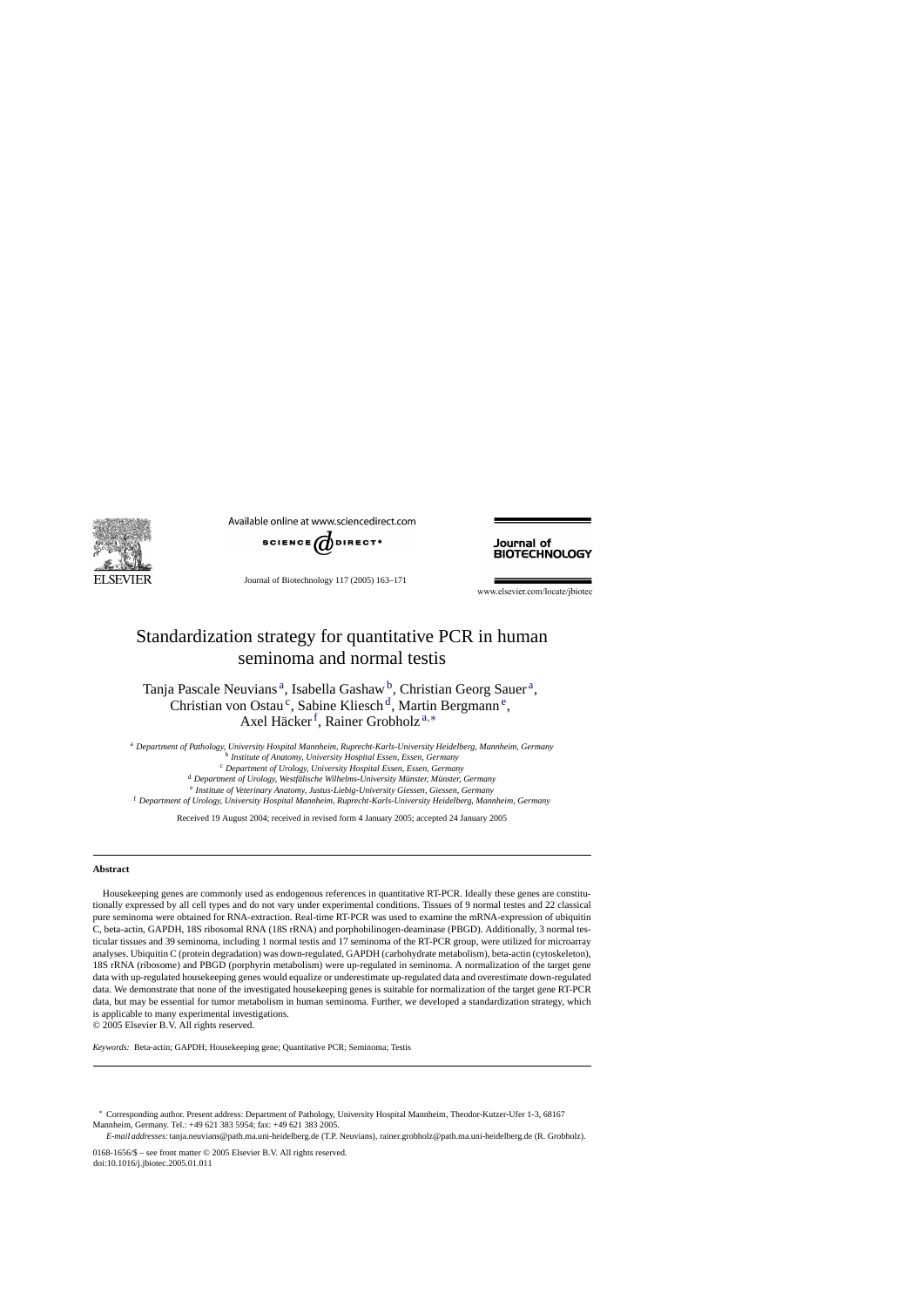# **1. Introduction**

There are different quantification strategies in realtime RT-PCR, such as absolute and relative quantification. The current method for relative quantification is to normalize the PCR-data by a reference gene for eliminating unspecific variation caused by differences in sample preparation, RNA extractionor RT-efficiencies. The normalization by a so-called housekeeping gene is generally accepted, although evidence is growing, that the choice of a suitable housekeeping gene and the calculation of the normalized data may be much more complex than it seems to be ([Vandesompele et al., 2002\).](#page-8-0) Housekeeping genes maintain cellular function, are expressed at a constant level and are unaffected by experimental conditions. Used as a reference gene, they should further be expressed at a similar level as the target genes [\(Bustin, 2000\)](#page-7-0). The most commonly used housekeeping genes are glyceraldehydes-3-phosphatedehydrogenase (GAPDH), beta-actin, 18S rRNA and 28S rRNA ([Suzuki et al., 2000](#page-8-0)). There are many references that document variegated circumstances, where housekeeping genes behave contrary to their predicted constant expression, e.g. GAPDH, an enzyme of glycolysis and gluconeogenesis, is regulated in different stages of the cell cycle, development, pregnancy and several cancers, and is influenced by dexamethasone, glucose, insulin, growth hormone, oxidative stress, hypoxia, apoptosis, tumor proliferation, starvation, UV-light, interleukin-2, norepinephrin and others ([Bustin, 2000; Suzuki et al., 2000\).](#page-7-0) Beta-actin is a cellstructure element and may be influenced by hypoxia, ionizing radiation, vitamin B6 deficiency, different growth factors, adenocorticotropin and gonadotropins ([Bustin, 2000; Suzuki et al., 2000](#page-7-0)). Ubiquitin is involved in protein degradation and is up-regulated in 2,6-dichloro-4-nitrophenol (DCNP) or prostaglandin F 2 alpha (PGF2alpha) induced apoptosis [\(Qi and Sit,](#page-8-0) [2000; Young et al., 1998](#page-8-0)). While [Fink et al. \(1990\)](#page-7-0) propagate porphobilinogen deaminase (PBGD, equivalent to hydroxymethylbilane synthase, HMBS) as a housekeeping gene for quantitative PCR, [Lupberger et](#page-7-0) [al. \(2002\)](#page-7-0) show that PBGD is differentially expressed in their experimental design with a lymphocyte cell line and leucocytes of normal individuals and of malignoma patients. They regarded beta2-microglobulin as the most suitable reference gene. There are marked expression differences between different sorts of cells and tissues [\(Warrington et al., 2000\)](#page-8-0), so that suitable housekeeping genes have to be established for every new experimental design.

The purpose of our study was to find a standardization strategy for our real-time RT-PCR data acquired in human seminoma (a common tumor of the testis) and normal testicular tissue and to discuss potential consequences and risks of conventional normalization using housekeeping genes.

# **2. Materials and methods**

# *2.1. Tissue collection*

For quantitative RT-PCR investigations normal testicular tissue  $(n=9)$  and seminoma tissue  $(n=22)$  were collected, snap frozen in liquid nitrogen and stored at −80 ◦C until RNA extraction. One normal testicular tissue and 17 seminoma were additionally analyzed by microarray as described below. All patients underwent surgery between 1998 and 2002 at the Department of Urology, University Hospital Mannheim, Germany. Patients' informed consent was taken prior to all investigations. Histological diagnosis and evaluation of the tumor stage were performed by conventional light microscopy. Eight pT1- and 14 pT2-stages were identified. Whereas pT1-stages of seminoma are limited to the testis and epididymal tissues, pT2-stages are characterized by angio- and lymphangio-invasion or by infiltration of the tunica vaginalis.

For microarray investigations, 41 testicular tissue samples were analyzed, including 3 normal tissue samples and 39 pure seminoma. All patients underwent surgery between 1995 and 2002 at the Departments of Urology in Mannheim, Essen or Münster. Patients' informed consent was taken prior to all investigations. The distribution of seminoma stages was 22 and 11 cases for stage pT1 and pT2, respectively.

Histological characterization and purity of all samples were verified by frozen sections before RNA extraction.

## *2.2. Quantitative RT-PCR*

Total RNA from 30 mg of normal testicular tissue and seminoma was extracted using the RNeasy Mini Kit (QIAGEN GmbH, Hilden, Germany) following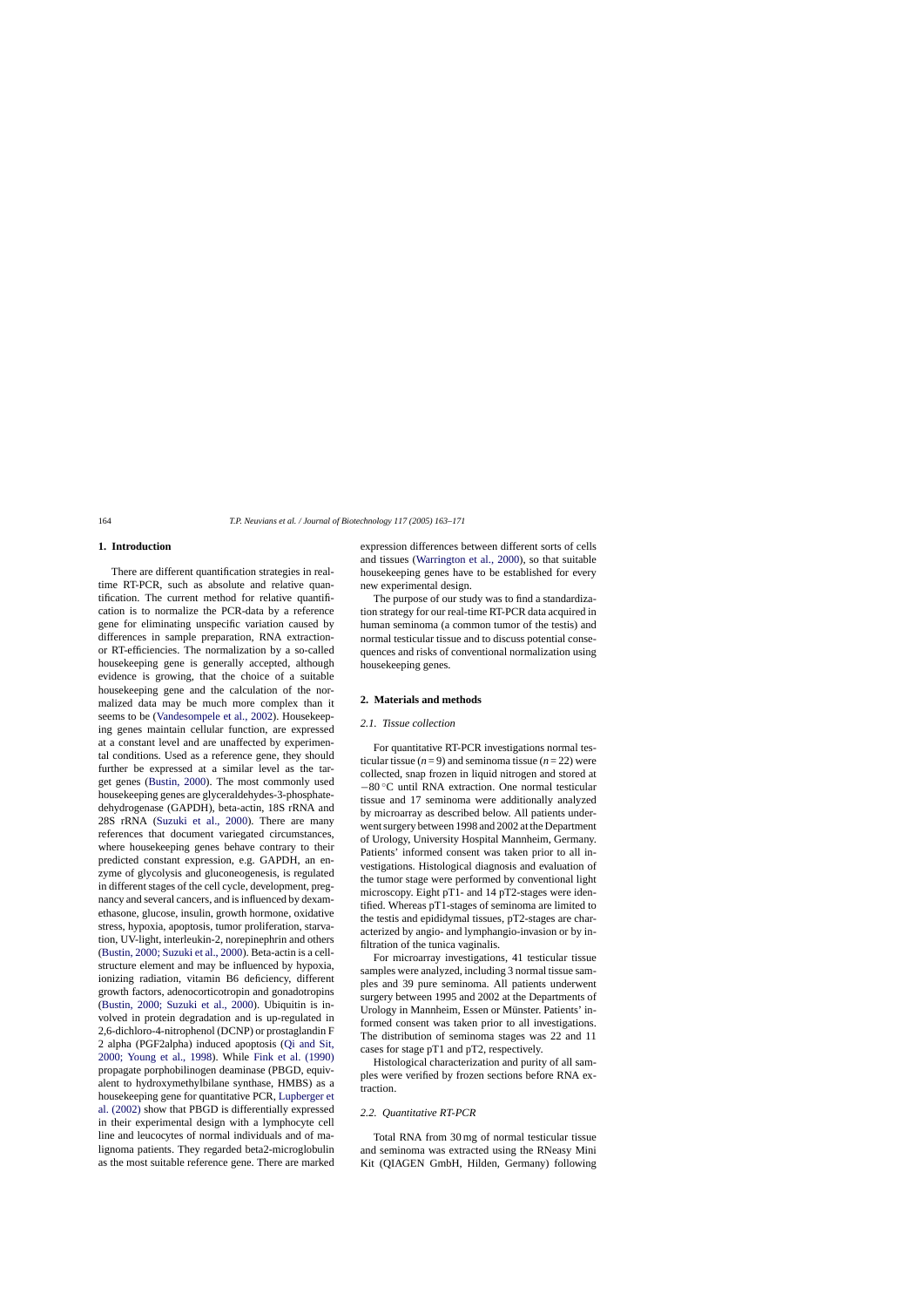*T.P. Neuvians et al. / Journal of Biotechnology 117 (2005) 163–171* 165

the animal tissue protocol of the manufacturer's instructions. Tissue lysates were homogenized with the QIAshredder (QIAGEN). RNA was dissolved in water and spectroscopically quantified at 260 nm with the Ultrospec 3100 Pro (Biochrom Ltd., Cambridge, UK). RNA was measured at neutral pH in 10 mM Tris–HCl and absorbance of the measured samples was between 0.15 and 1.0. The purity of RNA was verified by optical density (OD) absorption ratio  $OD_{260 \text{ nm}}/OD_{280 \text{ nm}}$ between 1.80 and 2.06 (mean  $= 2.0$ ). RNA quality was analyzed using the RNA 6000 Nano LabChip<sup>®</sup> Kit (Agilent Technologies GmbH, Böblingen, Germany) and the Agilent 2100 bioanalyser (Agilent Technologies) for electrophoretic separation. The 28S/18S rRNA ratio of all samples was between 1.7 and 2.0 (mean  $= 1.84$ ). RNA quantities acquired by the Agilent 2100 bioanalyser were relatively regarded the same as measured spectrophotometrically.

Constant amounts of  $1 \mu g$  of total RNA were reverse transcribed with 200 units of M-MLV Reverse Transcriptase (Promega Corp., Madison, WI, USA) and Random Primers (Promega Corp.) according to the manufacturer's instructions. All investigated samples were transcribed in the same reverse transcription reaction.

The specific primers for quantitative real-time PCR were designed using publicly available sequences from the Nucleotide Sequence Database, NCBI (beta-actin: accession no. NM 001101; 18S rRNA: accession no. X03205; GAPDH: accession no. NM 002046; PBGD: accession no. X04808), or used according to literature ([Neuvians et al., 2003; Pfaffl et al., 2002a\)](#page-7-0): ubiquitin C forward 5'-AGATCCAGGATAAGGAAGGCAT-3'; reverse 5'-GCTCCACCTCCAGGGTGAT-3' (198 bp); beta-actin forward 5 -AACTCCATCATGAAGTG-TGACG-3 , reverse 5 -GATCCACATCTGCTGGAA-GG-3' (234 bp); 18S rRNA forward 5'-GATATGCT-CATGTGGTGTTG-3 , reverse 5 -AATCTTCTTCA-GTCGCTCCA-3' (236 bp); GAPDH forward 5'-TGGTATCGTGGAAGGACTCATGAC-3 , reverse 5 - ATGCCAGTGAGCTTCCCGTTCAGC-3' (189 bp); PBGD forward 5'-AACGGCGGAAGAAAACAG-3', reverse 5'-TCCAATCTTAGAGAGTGCA-3' (190 bp); target gene 1 (TG 1) forward 5'-TCGCATCTCTTC-TATCTGGCCCTGT-3 , reverse 5 -GCAGTACAT-CTCCAGCCTCCTCAGA-3 (240 bp); target gene 2 (TG 2) forward 5 -TTAAAATGGCCAGAACCT- $GAG-3'$ . reverse -ATTATAACCAAGCCTCC-

CAC-3' (314 bp). A master-mix was prepared as follows:  $6.4 \mu L$  water,  $1.2 \mu L$  MgCl<sub>2</sub> ( $25 \text{ mM}$ ),  $0.2 \mu L$ forward primer  $(20 \mu M)$ ,  $0.2 \mu L$  reverse primer (20  $\mu$ M) and 1.0  $\mu$ L LightCycler<sup>®</sup> Fast Start DNA Master SYBR Green I (Roche Diagnostics, Mannheim, Germany). Nine microlitres of the master-mix was filled in glass capillaries and  $1 \mu L$  PCR template containing 25 ng reverse-transcribed total RNA was added. To ensure an accurate quantification of the desired product, a high-temperature fluorescence measurement in a fourth segment of the PCR run was performed [\(Pfaffl, 2001\).](#page-7-0) The following general real-time PCR protocol was employed: denaturation for 10 min at  $95^{\circ}$ C, 30 cycles (beta-actin, GAPDH), 35 cycles (18S rRNA), or 40 cycles (ubiquitin C, PBGD, TG 1, TG 2) of a four-segment amplification and quantification program, a melting step by slow heating from 60 to 99 °C with a rate of  $0.1 \degree$ C/s and continuous fluorescence measurement, and a final cooling down to  $40^{\circ}$ C. The four-segment amplification and quantification program was carried out as follows: 15 s denaturation at 95 ◦C, 10 s annealing at  $58\,^{\circ}$ C (GAPDH, 18S rRNA, PBGD), 60 °C (ubiquitin C, beta-actin),  $62$  °C (TG 1),  $63$  °C (TG 2), respectively, 15 s elongation at  $72^{\circ}$ C and 5 s fluorescence acquisition at 83 °C (18S rRNA), 84 °C (TG 2), 85 °C (PBGD), 86 °C (beta-actin, ubiquitin C),  $87^{\circ}$ C (GAPDH) and  $88^{\circ}$ C (TG 1), respectively. Crossing point (CP) values were acquired by using the second derivative maximum method of the LightCycler® Software 3.5 (Roche Diagnostics). The CP is the number of PCR cycles when maximal acceleration of the fluorescence increase is reached. The earlier the fluorescence increases, the higher is the concentration of the measured mRNA. All CP of the 31 samples per investigated factor were detected in one run to eliminate interassay variance. Real-time PCR efficiencies were acquired by amplification of a standardized dilution series of the template cDNA (three replicates with readings of  $\leq 0.5$  CP difference) and the given slopes in the LightCycler® Software 3.5 (Roche Diagnostics). The corresponding efficiencies (*E*) were then calculated according to the equation:  $E = 10^{[-1/\text{slope}]}$  [\(Rasmussen, 2001\).](#page-8-0) The specificity of the products was documented with a high-resolution gel electrophoresis and analysis of the melting temperature, which is product-specific [\(Pfaffl et al., 2002a\)](#page-8-0). The following specific melting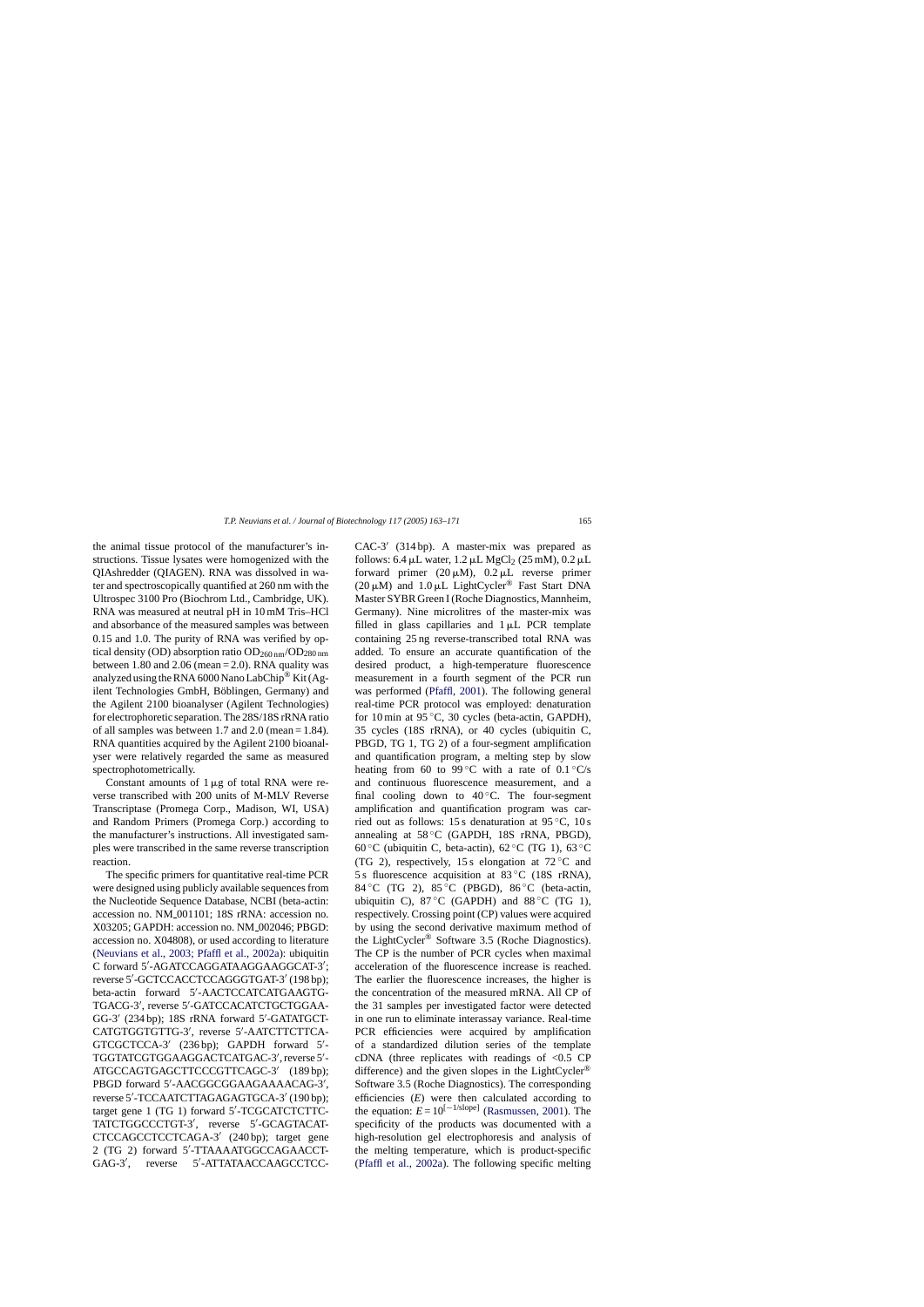temperatures were obtained: 88.35 ◦C (ubiquitin C), 90.14 °C (GAPDH), 89.49 °C (beta-actin), 86.15 °C (18S rRNA),  $88.12 \degree$ C (PBGD),  $90.37 \degree$ C (TG 1) and 87.20 $\mathrm{^{\circ}C}$  (TG 2). PCR products were purified with the Nucleo Spin® Extraction Kit (Macherey-Nagel, Düren, Germany) and sent for commercial sequencing (GENterprise GmbH, Mainz, Germany). The results were compared to the known sequences in the NCBI database.

### *2.3. Microarray*

Tissues were lyzed in TRIzol® (Invitrogen, Karlsruhe, Germany) and total cellular RNA was prepared using the RNeasy Mini Kit (Qiagen, Hilden, Germany) according to the manufacturer's protocol. RNA quality was controlled spectrophotometrically and by gel electrophoresis.

Microarray analyses were carried out applying  $5 \mu g$ of total RNA on HG-U95Av2 microarrays (Affymetrix, Santa Clara, CA). Fragmentation of cRNA, hybridisation, washing, staining and scanning was performed according to the manufacturer's instructions. Expression values were obtained using Affymetrix<sup>TM</sup> Microarray SuiteTM Version 5.0. This includes the background correction of the average of the lowest two percentiles of intensities on a four-by-four grid on the chip, the introduction of an 'ideal mismatch' forced to be lower than the corresponding perfect match, and the usage of Tukey's biweight to elicit an expression value out of single probe intensity pairs. To evaluate the quality control of starting material and efficiency of target preparation, the ratios of the-3 /5 signal intensity of two housekeeping genes: GAPDH (probe set: AFFX-HUMGAPDH/M33197) and betaactin (probe set: AFFX-HSAC07/X00351) were estimated. Annotation of the probe sets was taken from the annotation files provided on the Affymetrix homepage (updated version October 2003). For determination of housekeeping gene expression values the following probe sets were investigated: 35905<sub>-S-at, ac-</sub> cession no. U34995, gene: GAPDH; 32318\_s\_at, accession no. X63432, gene: beta-actin; 1323<sub>-at, accession</sub> no. X04803, gene: ubiquitin B; 32153<sub>-8-at, accession</sub> no. U49869, gene: ubiquitin B; 32334\_f\_at, accession no. AB009010, gene: ubiquitin C; 32335\_r\_at, accession no. AB009010, gene: ubiquitin C;  $31527$  at, accession no. X17206, gene: ribosomal protein S2; 1653 at, accession no. M84711, gene: ribosomal protein S3A; 31330 at, accession no. M81757, gene: ribosomal protein S19; 2016<sub>-S-at</sub>, accession no. M64241, gene: ribosomal protein L10; 37649<sub>-at, accession no. M95623,</sub> gene: PBGD.

#### *2.4. Statistical analysis*

For quantitative RT-PCR investigations the statistical significance of differences in mRNA expression of the examined factors was analyzed by the Relative Expression Software Tool (REST©) for group-wise comparison and statistical analysis of relative expression results in real-time PCR [\(Pfaffl et al., 2002b\).](#page-8-0) This software calculates an expression ratio in regard to the control group (normal testicular tissue), either normalized or not normalized by a reference gene. The expression ratio (*R*) is:

$$
R = \frac{E_{\text{target}}^{\Delta \text{CP target}(\text{mean control} - \text{mean sample})}}{E_{\text{reference}}^{\Delta \text{CP reference}(\text{mean control} - \text{mean sample})}}
$$

where  $E$  is the efficiency. REST also indicates coefficients of variation (CV) in % and standard deviations based on the CPs of the target gene. The data are shown as a maximal cycle number of 40 minus the acquired  $CP \pm S.E.M.$  The higher the 40 – CP values, the higher is the concentration of the target gene. As PCR amplification is an exponential process, a difference of two CP ( $\Delta$ CP = 2) signifies approximately a regulation by a factor of  $E^2$  (with  $E =$  efficiency) and is indicated in the text according to the expression ratio calculated by REST.

For microarray investigations the exploratory data analysis, Wilcoxon paired nonparametric tests for difference and the Mann–Whitney test for the nonparametric independent 2-group comparisons were performed with the program SPSS 10 for Windows (SPSS Inc., Chicago, IL, USA) and Microsoft Excel 2000 (Microsoft Corp., Redmond, WA, USA). Differences with  $P \leq 0.05$  were regarded as statistically significant.

### **3. Results**

#### *3.1. Quantitative RT-PCR data*

The investigated transcripts showed high real-time PCR efficiencies between 1.68 (GAPDH), 1.73 (TG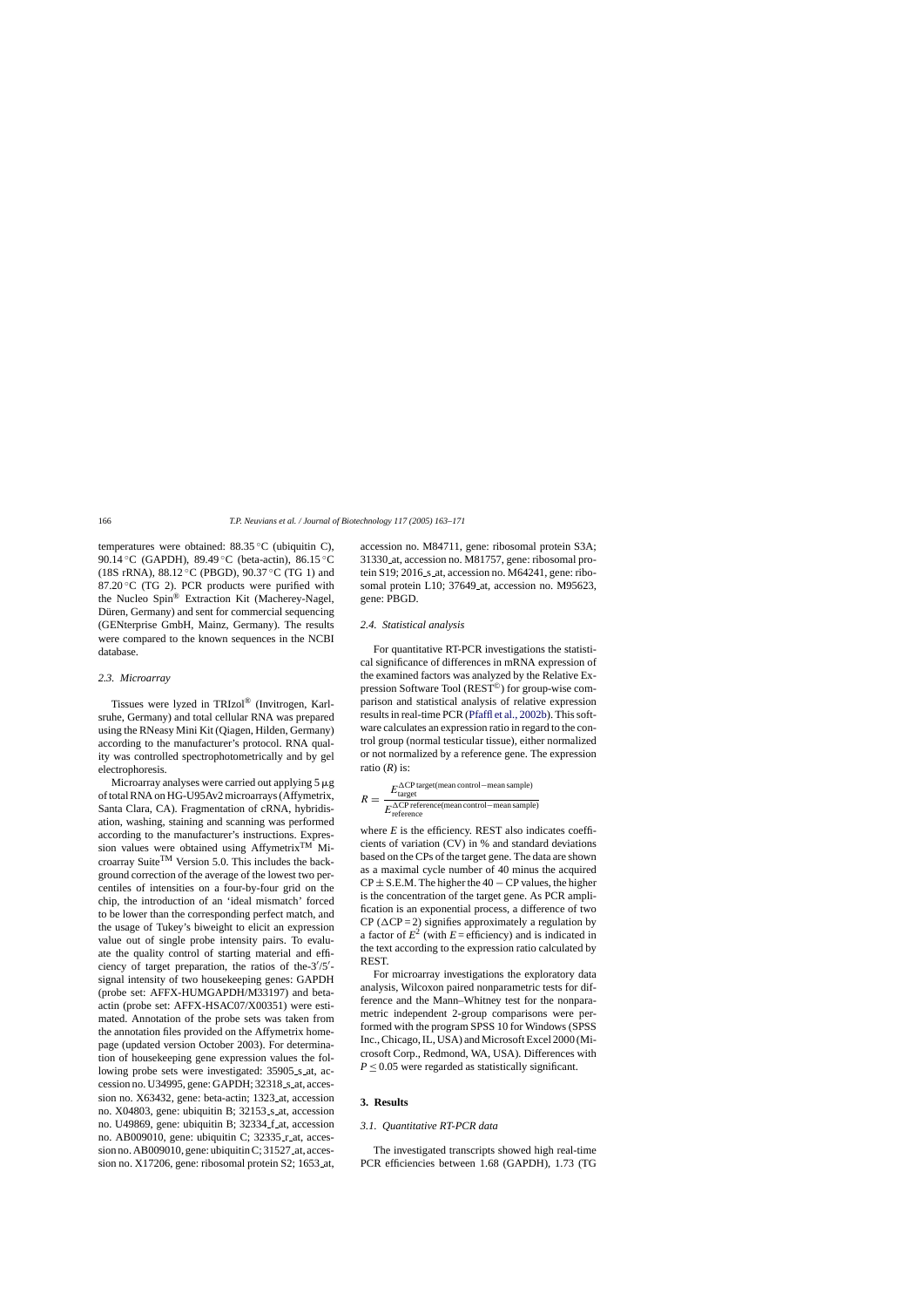<span id="page-4-0"></span>1), 1.75 (beta-actin), 1.81 (ubiquitin C), 1.83 (PBGD), 1.84 (18S rRNA) and 2.15 (TG 2). The mean CV% on CP base was low with values between 1.45 and 6.97% (TG 2: 1.45%, PBGD: 2.22%, 18S rRNA: 3.08%, betaactin: 3.60%, GAPDH: 4.68%, ubiquitin C: 6.96%, TG 1: 6.97%). The real-time PCR showed a good linearity over the range of 0.2–50 ng cDNA input. The acquired CP ranged from 16.09–21.97 (GAPDH), 16.16–19.87 (beta-actin), 16.26–19.77 (ubiquitin C), 17.51–21.66 (18S rRNA), 24.36–27.46 (PBGD), 28.98–33.91 (TG 1) to 31.06–34.78 (TG 2). All investigated housekeeping genes were more strongly expressed than the selected target genes.

#### *3.2. Expression of housekeeping genes*

Ubiquitin C was down-regulated in seminoma by a factor of 1.9  $(P<0.01)$  (Fig. 1A) and showed no significant differences between pT1- and pT2-stages. GAPDH was up-regulated by a factor of  $3.3 (P< 0.001)$ in seminoma (Fig. 1A). There were no significant differences between pT1- and pT2-stages. Beta-actin was up-regulated in seminoma by a factor of 2.4 (*P* < 0.001) (Fig. 1A). Further, beta-actin was significantly upregulated by a factor of 1.5 ( $P < 0.05$ ) in pT1-stages compared with pT2-stages. PBGD was up-regulated by a factor of 2.2  $(P<0.001)$  in seminoma (Fig. 1A) and showed no significant differences between pT1 and pT2-stages. There was a 3.9-fold up-regulation  $(P<0.001)$  for 18S rRNA in seminoma [\(Fig. 2A](#page-5-0)) but no significant differences between pT1- and pT2 stages.

The geometric mean of all  $(n=5)$  investigated housekeeping genes was up-regulated in seminoma by a factor of 2.4 (*P* < 0.001) ([Fig. 3\).](#page-5-0)

### *3.3. Normalized data*

Without normalization TG 1 showed a 1.4-fold up-regulation in seminoma (expression ratio  $= 1.44$ ), which was not significant  $(P=0.3)$  ([Fig. 3\).](#page-5-0) Normalization was done by generating a ratio between target gene and reference gene [\(Pfaffl et al., 2002b\)](#page-8-0). Normalized by the geometric mean of all housekeeping genes, TG 1 is down-regulated  $(P=0.09)$  by a factor of 1.6 (expression ratio =  $0.61$ ) [\(Fig. 4A](#page-6-0)). Normalized by PBGD, TG 1 showed a 1.5-fold down-regulation in seminoma (expression ratio  $= 0.65$ ), which was not



Fig. 1. Expression data (mRNA) for ubiquitin C (probe set 32334 f at), GAPDH, beta-actin and PBGD in normal testicular tissue and pT1-, pT2- and pT1-+pT2-stages of seminoma: (A) data were acquired by real-time PCR and are shown as a maximal cycle number of 40 minus the acquired crossing point  $(40 - CP) \pm S.E.M.$ ; (B) data were acquired by microarray and are shown as signal intensity in counts  $\pm$  standard deviation; significances are indicated as follows:  ${}^*P < 0.05$ ,  ${}^*P < 0.01$  and  ${}^{***}P < 0.001$ .

significant  $(P = 0.2)$ . TG 2 was not regulated (expression ratio 1.02,  $P = 0.9$ ) and thus constantly expressed in both groups [\(Fig. 3\).](#page-5-0) A normalization of TG 2 by the geometric mean of all housekeeping genes results in a 2.3-fold significant down-regulation (expression ratio = 0.43,  $P < 0.001$ ) of TG 2 in seminoma ([Fig. 4B](#page-6-0)). Normalized by TG 2 the expression data of TG 1 was slightly up-regulated in seminoma by a factor of 1.4  $(P = 0.3$ , expression ratio = 1.40), which is the same as in the raw expression data [\(Fig. 4A](#page-6-0)).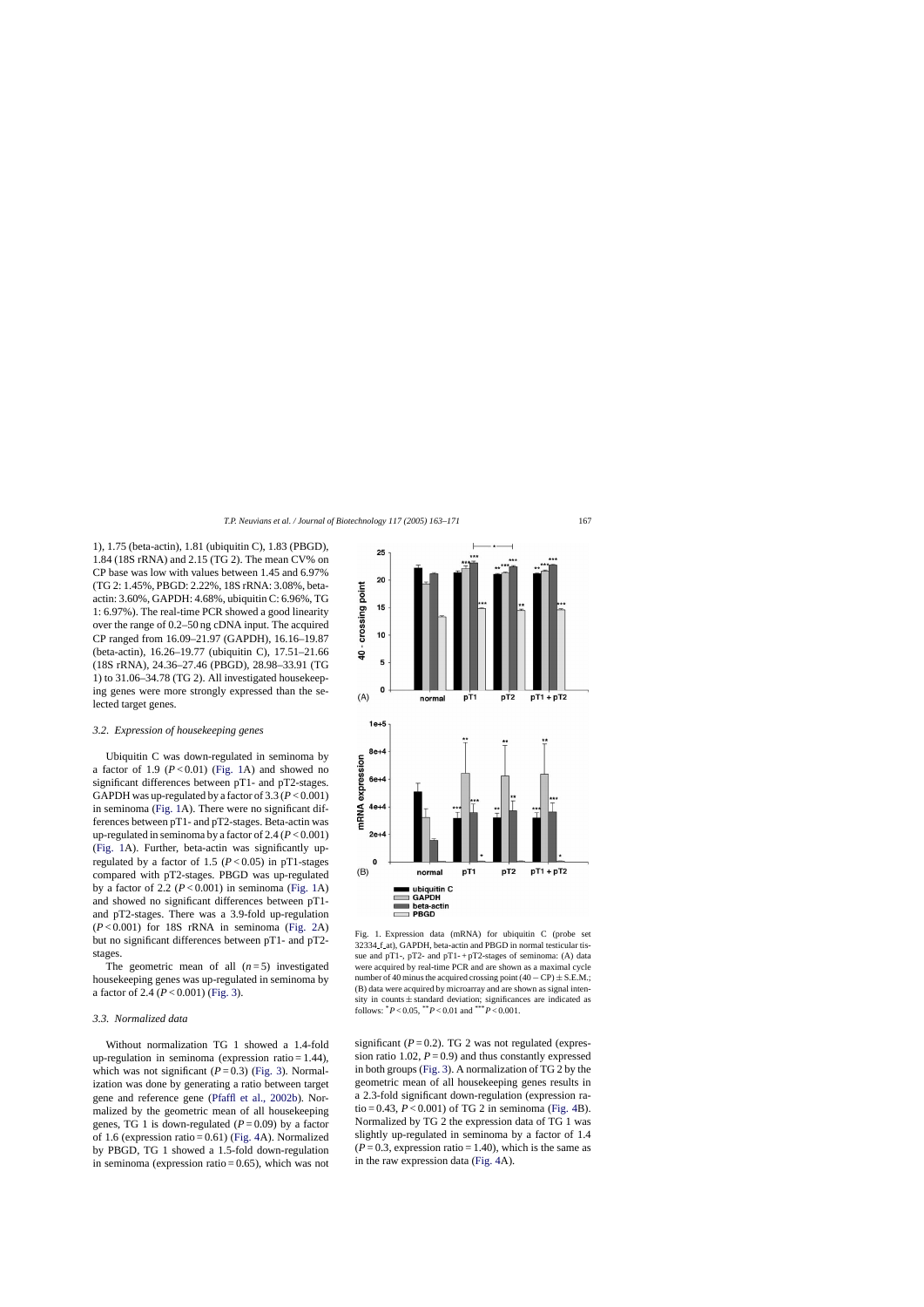<span id="page-5-0"></span>

Fig. 2. Expression data for 18S rRNA (A) and the mRNA of the ribosomal proteins RPS2, RPS3A, RPS19 and RPL10 (B) in normal testicular tissue and pT1-, pT2- and pT1- + pT2-stages of seminoma: (A) data were acquired by real-time PCR and are shown as a maximal cycle number of 40 minus the acquired crossing point  $(40 - CP) \pm S.E.M.;~(B)$  data were acquired by microarray and are shown as signal intensity in counts  $\pm$  standard deviation; significances are indicated as follows: \**P* < 0.05, \*\**P* < 0.01 and  $*P<0.001$ .

#### *3.4. Microarray data*

Seminoma showed strongly different expression patterns compared with normal testicular tissue. All investigated housekeeping genes were regulated in seminoma as presented in [Figs. 1 and 2.](#page-4-0) The probe sets for GAPDH, beta-actin, PBGD [\(Fig. 1B](#page-4-0)) and several ribosomal proteins (RPS2, RPS3A, RPS19 and RPL10) (Fig. 2B) showed an increased mRNA expression in seminoma when compared to normal testicular tis-



Fig. 3. Expression data (mRNA) for the geometric mean of all housekeeping genes, target gene 1 (TG 1) and target gene 2 (TG 2) in normal testicular tissue and  $pT1 - pT2$ -stages of seminoma; data were acquired by real-time PCR and are shown as a maximal cycle number of 40 minus the acquired crossing point  $(40 - CP) \pm S.E.M.$ ; significances are indicated as follows: \*\*\**P* < 0.001.

sue. Both investigated ubiquitin genes, B and C, were decreased in the testicular cancer samples [\(Fig. 1B](#page-4-0)). There were no significant differences between pT1- and pT2-stages of seminoma.

# **4. Discussion**

The presumed constant expression of housekeeping genes is used to normalize PCR expression data of target genes. In our study, however, normalization of the expression data with one of the commonly used housekeeping genes failed, because all of them were regulated in our sample collective. Considering the low variation of the acquired expression data (CV%: 1.45–6.97) it seems to be rather unlikely that expression differences are caused by pipetting errors or different sample input. Low expression data variation is also a prerequisite for statistically significant results, when expression differences between groups are rather low. The RNA quality of all samples was acceptable with a 28S/18S rRNA ratio of 1.7–2.0. When eliminating the samples with RNA of poorer quality  $(<1.8)$ , the expression differences between seminoma and normal testicular tissue were even more concise (data not shown).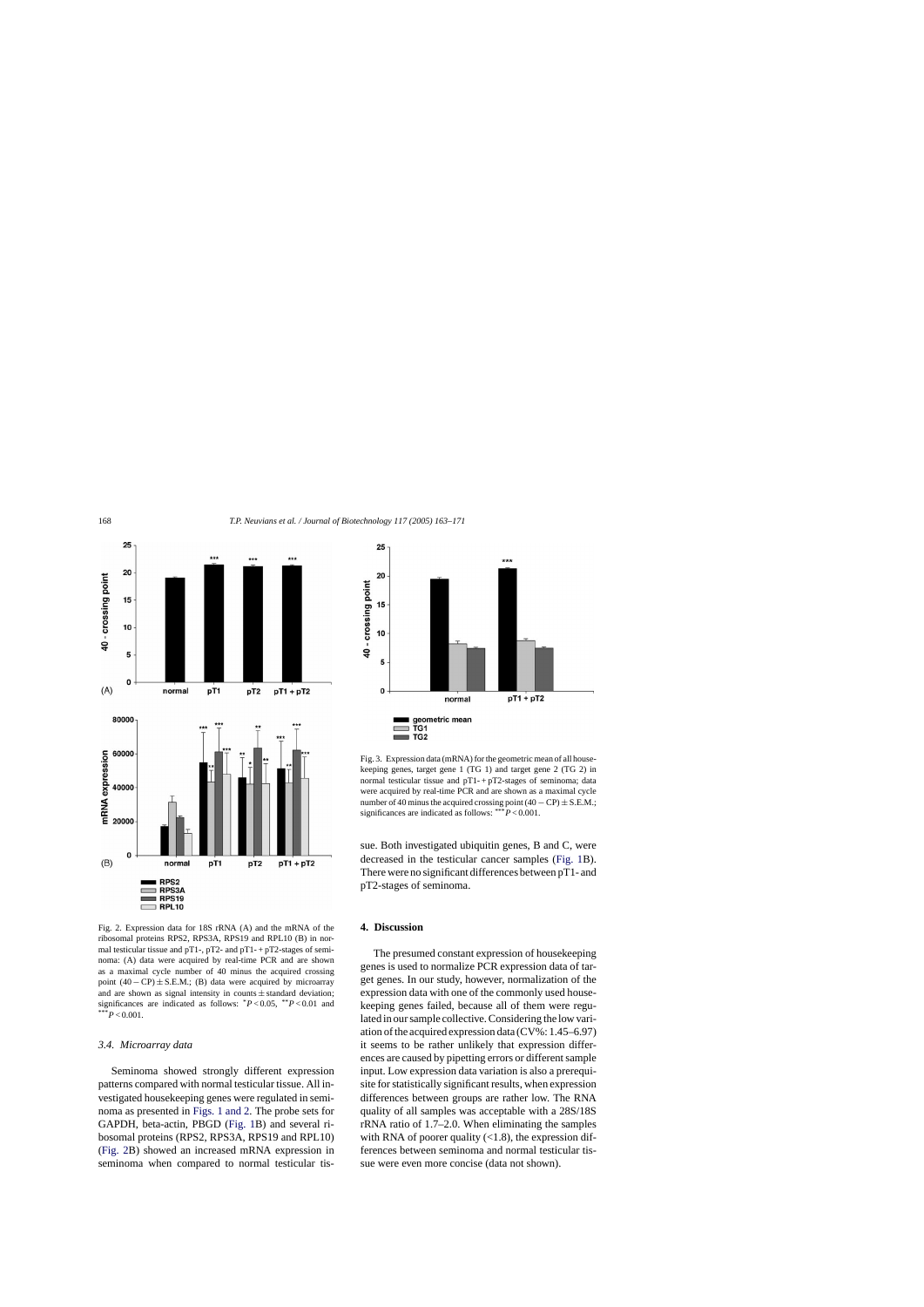<span id="page-6-0"></span>

Fig. 4. Raw and normalized mRNA expression data for target gene 1 (TG 1) (A) and target gene 2 (TG 2) (B); data were acquired by real-time PCR and are shown as expression ratio in relation to normal testicular tissue (calculated according to the REST-software); an expression ratio of 1 means no regulation, >1 means up-regulation and <1 down-regulation; different reference genes were used for normalization as indicated in the diagram; significances are indicated as follows:  $***P<0.001$ .

A larger series of tumors, which partly included the samples investigated by quantitative PCR, could be analyzed by microarray technique. The mRNA expression of the housekeeping genes in the microarray was similar to the expression pattern in real-time PCR and thus confirmed the data. We could not compare the 18S rRNA data, since the human genome U95Av microarray chip included no probe set for ribosomal RNA. But we could verify an up-regulated mRNA expression for several ribosomal proteins, which are similar to rRNA a component of the ribosome. Looking for other unregulated housekeeping genes we found clathrin, beclin, myosin and actin gamma as possible candidate genes. On one hand, microarray analyses could be a good tool for identifying feasible reference genes. On the other hand, constantly expressed genes in the microarray are not inevitably unregulated in real-time PCR, and performing a microarray analysis before starting quantitative real-time PCR, just to find a suitable reference gene, would be very costly and spend a lot of RNA.

The normalized expression data of this study demonstrates that normalization with differentially expressed reference genes may lead to misinterpretation. The raw expression data of TG 1 shows an upregulation in seminoma, but a down-regulation in the data, which is normalized by the geometric mean. Thus, the information of the data is inversed, even though the differences are not significant. If TG 2 is normalized by the geometric mean, the afore constantly expressed gene will be significantly (*P* < 0.001) down-regulated. This result would definitely influence the interpretation of the data. It would even make the interpretation impossible, because the investigator would have to decide subjectively, if one believes in the normalized or in the raw data. In strongly regulated genes the effect of normalization is not as important: a 16-fold downregulation of one of our target genes (data not shown), would correspond to a 39-fold down-regulation, if normalized with the geometric mean. The sense of the interpretation of these results would be the same, only the regulation factor would be overestimated. A normalization of the target gene data with up-regulated housekeeping genes would equalize or underestimate upregulated data and overestimate down-regulated data. TG 2 fulfils all criteria of a good reference gene: constant expression (regulation by a factor of one), unaffected by experimental conditions and similar expression level as the target genes. Normalized by TG 2, the meaning of the raw and the normalized expression data of TG 1 remains absolutely the same. The normalization does not "falsify" the main information of the original data. But if normalization does not influence the interpretation of the raw data, it is the question whether this kind of normalization is necessary at all. The commonly practiced method of searching for a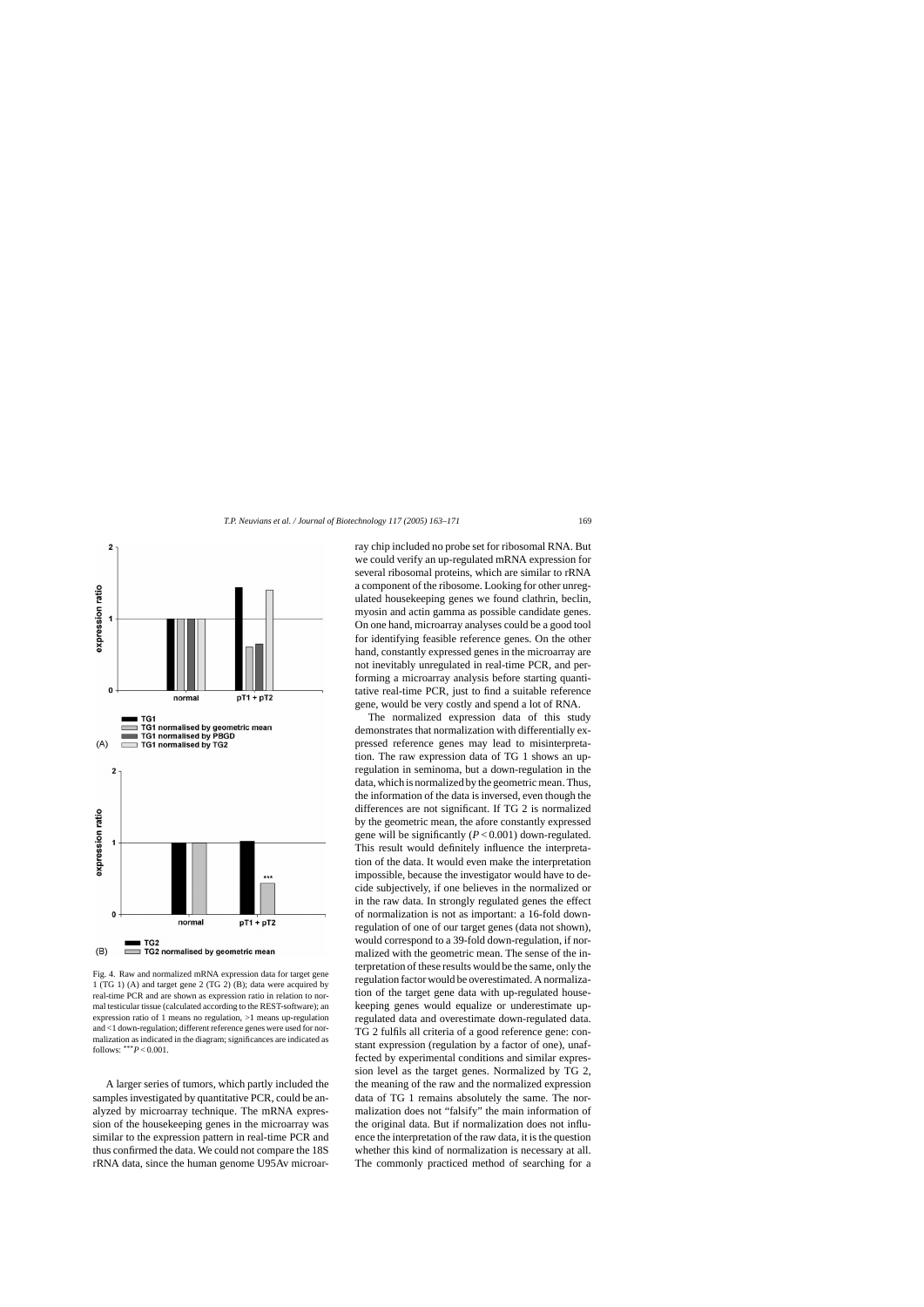<span id="page-7-0"></span>constantly expressed housekeeping gene, until luckily one was found, should be reconsidered.

A housekeeping gene should serve as an endogenous control to minimise the variation between samples. But if variation is already low in the raw data, as it can be seen in the CP-data, a normalization may no longer be needed. [Soong and Ladanyi \(2003\)](#page-8-0) describe models for use of CP values (considering detection consistency, CP reproducibility and linear correlation to input amount) as indicators for assessing the reliability of analysis. They take CP values for more accurate indicators than conventional indicators because of their direct relationship with gene concentration.

The main standardization work should therefore be done prior to real-time PCR, which includes sample collection and transport, sample storage, sample preparation, RNA extraction, RNA quality assessment and reverse transcription. A real-time PCR performed with the same amount of good quality RNA and reverse transcribed in the same RT-step, should be accurate and reliable without any normalization. We propose the following, for comparative expression studies generally applicable standardization strategy: (a) a suitable experimental design that ensures as comparable as possible procedures of sample collection, preparation and storage; (b) strict quality control by evaluating the 28S/18S-ratio (taking into account the RNA integrity number, RIN, newly provided by Agilent Technologies) and the 260 nm/280 nm-ratio; (c) exact measurement in triplicates of total RNA; (d) the use of exactly the same amount of total RNA in the reverse transcription, performed in the same run for all investigated samples.

The investigated housekeeping genes were mainly up-regulated only ubiquitin C was down-regulated in seminoma. Considering that tumor metabolism is generally elevated because of permanent proliferation and expansion, this regulation makes sense: protein degradation is down-regulated (ubiquitin C), protein translation (18S rRNA and ribosomal proteins), energy releasing pathways (GAPDH) and cell structure elements are up-regulated (beta-actin). All housekeeping genes are more strongly expressed in pT1-seminoma than in pT2-stages, but this difference is only significant for beta-actin. pT2-stages seem to have a less active cell metabolism. But a correlation of the solely by expansion classified tumour stages and the expression data should be interpreted very carefully. A 3.9-fold regulation, as it is seen for 18S rRNA, would be preferred in target genes and not in housekeeping genes. But also housekeeping genes are genes with a specific function, and if this function is more or less demanded, their transcription may be up- or downregulated.

In conclusion, all investigated housekeeping genes were differentially expressed in normal compared to tumor tissue and may be essential for tumor metabolism. None of the investigated housekeeping genes was suitable as a reference gene for quantitative real-time PCR in seminoma. Normalization of the expression data with one of these housekeeping genes or even with their geometric mean may lead to misinterpretation, especially in cases with low expression differences. The main standardization work should be done on study design and quantitative PCR preceding steps.

# **Acknowledgements**

We gratefully thank L. Klein-Hitpaß for his excellent performance of the microarrays. The microarray studies were supported by the German National Genome Research Cancer Network (NGFN/BMBF).

#### **References**

- Bustin, S.A., 2000. Review: absolute quantification of mRNA using real-time reverse transcription polymerase chain reaction assays. J. Mol. Endocrinol. 25, 169–193.
- Fink, L., Stahl, U., Ermert, L., Kummer, W., Seeger, W., Bohle, R.M., 1990. Rat porphobilinogen deaminase gene: a pseudogene-free internal standard for laser-assisted cell picking. BioTechniques 26, 510–516.
- Lupberger, J., Kreuzer, K.A., Baskaynak, G., Peters, U.R., le Coutre, P., Schmidt, C.A., 2002. Quantitative analysis of beta-actin, beta-2-microglobulin and porphobilinogen deaminase mRNA and their comparison as control transcripts for RT-PCR. Mol. Cell. Probes 16, 25–30.
- Neuvians, T.P., Pfaffl, M.W., Berisha, B., Schams, D., 2003. The mRNA expression of the members of the IGF-system in bovine corpus luteum during induced luteolysis. Domest. Anim. Endocrinol. 25, 359–372.
- Pfaffl, M., 2001. Development and validation of an externally standardised quantitative insulin-like growth factor-1 RT-PCR using LightCycler SYBR Green I technology. In: Meuer, S., Wittwer, C., Nakagawara, K. (Eds.), Rapid Cycle Real-Time PCR, Methods and Applications. Springer Verlag, Berlin, Germany, pp. 281–292.